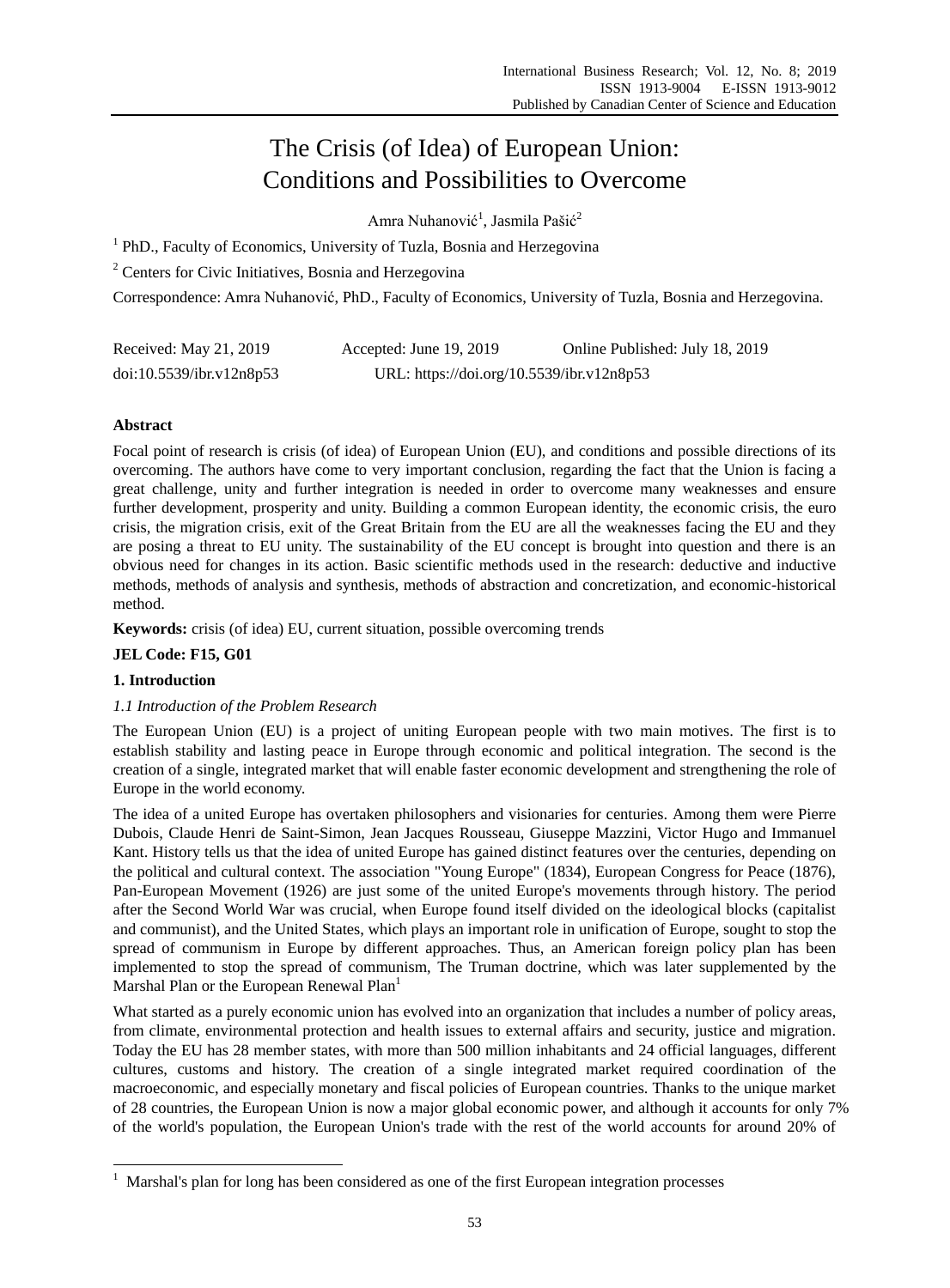world exports and imports. In addition, the Euro, as a common currency, is used daily by 338.6 million people in 19 Member States. Due to the common currency, the European Union has a greater influence in the world, because Euro is the second most important international currency behind the US dollar. Among other things, the single currency has many advantages: elimination of foreign exchange rates fluctuation, conversion costs etc.

However, six decades after its establishment, the EU is confronted with major challenges, ranging from unemployment and economic stagnation to the refugee crisis and the fight against terrorism. Particularly, there are threats from inside the EU, because the United Kingdom decision to leave the EU, which completely undermines the fundamental European idea of cooperation between countries. It all provoked that most EU member states face a "crisis of confidence" in Europe and its institutions. At the same time, nationalist political parties and ideas are increasingly developing, which continuously leads to the weakening of European solidarity. Without a renewed EU vision and effective approach to resolve the crisis, Europe's nationalists will strengthen and continue to destroy the entire project of European integration based on rule of law. Unity in the EU is important for dealing with the crisis. However, today there is very little community between member states and very few areas in which they agree to act together.

Nevertheless, aware of the EU crisis, the representatives of the member states have intensively started the process of "political reflection on the future of the EU". According to the Bratislava Plan, common challenges are recognized in the form of: concerns about migration, terrorism, economic and social insecurity. The Union, after a referendum in the United Kingdom, split into those who advocate the strengthening of integration and those seeking a return of a part of the sovereignty to the member states. The UK's withdrawal from the EU can be an opportunity to redefine relations in the Union. The main problem is - should the EU be only a single market or should it develop into a full political community with elements of federalism? Namely, at the early stage of development, the founders of the European Union considered that economic integration would be the path to political integration, and ultimately lead to the federalization of the EU. Over time, the gradual realization of this concept, or the introduction of transnational elements and institutions into the integration process, was increasingly being carried out. However, the achievement of political legitimacy and integration, without the existence of political identity among citizens, was difficult to achieve. A new integration strategy, which would eventually be able to respond to the EU crisis, must be political, not economically. This suggests that EU evolution should go towards the confederation of national countries, which will be able to deal with common problems and the division of sovereignty in a way that each country is able to control its fate. The creation of confederation of national countries implies a new treaty that will define the Union.

## *1.2 Research Question and Research Objective*

The European Union is facing a great challenge and its unity and further integration are needed to overcome many weaknesses and ensure further development, prosperity and unity. Building a common European identity, the economic crisis, the euro crisis, the migration crisis, the exit of the Great Britain from the EU, are all weaknesses facing the EU and posing a threat to EU unity. The sustainability of the EU concept is brought into question and there is an obvious need for changes in its action.

After enlargement from 15 to 25 members, a number of problems arose within the Union, as access of Eastern European countries significantly weakened the awareness of the collective interest. Common values, which existed until then, have been quite "diluted" and different views have emerged on the nature of the state, as well as different views on international politics. At the same time, support of citizens for European integration decreased, and less and less citizens felt that membership is good and that can bring significant benefits.

At the end of the 1980s, advocacy began for development of a European awareness of community and the creation of a common European identity. However, at citizens, creation of a common European identity, begun to create a fear that European identity could jeopardize the national identity. The fact is that the development of a European identity cannot be achieved without major changes in national consciousness. The characteristic of Europe is cultural and traditional diversity, and Jurgen Habermas in recognition of the difference, sees the foundation of a common identity. The idea of European citizenship can not only contribute to the process of European integration, but also to the realization of peace, or mutual understanding throughout Europe. According to Stanković-Pejanović (2011), the idea of a "Europe of Citizens" cannot be realized without the citizens themselves, and is based on a special European identity that is not grounded only on common traditions, history and cultural heritage, but on the project of unification of Europe. In practice, this is concept of the identification of European citizens with "constitutional patriotism", where the foundation of identity is not retrospectively, but is built on the expansion of civil rights and citizenship standards, with the continued enrichment and development of these attributes.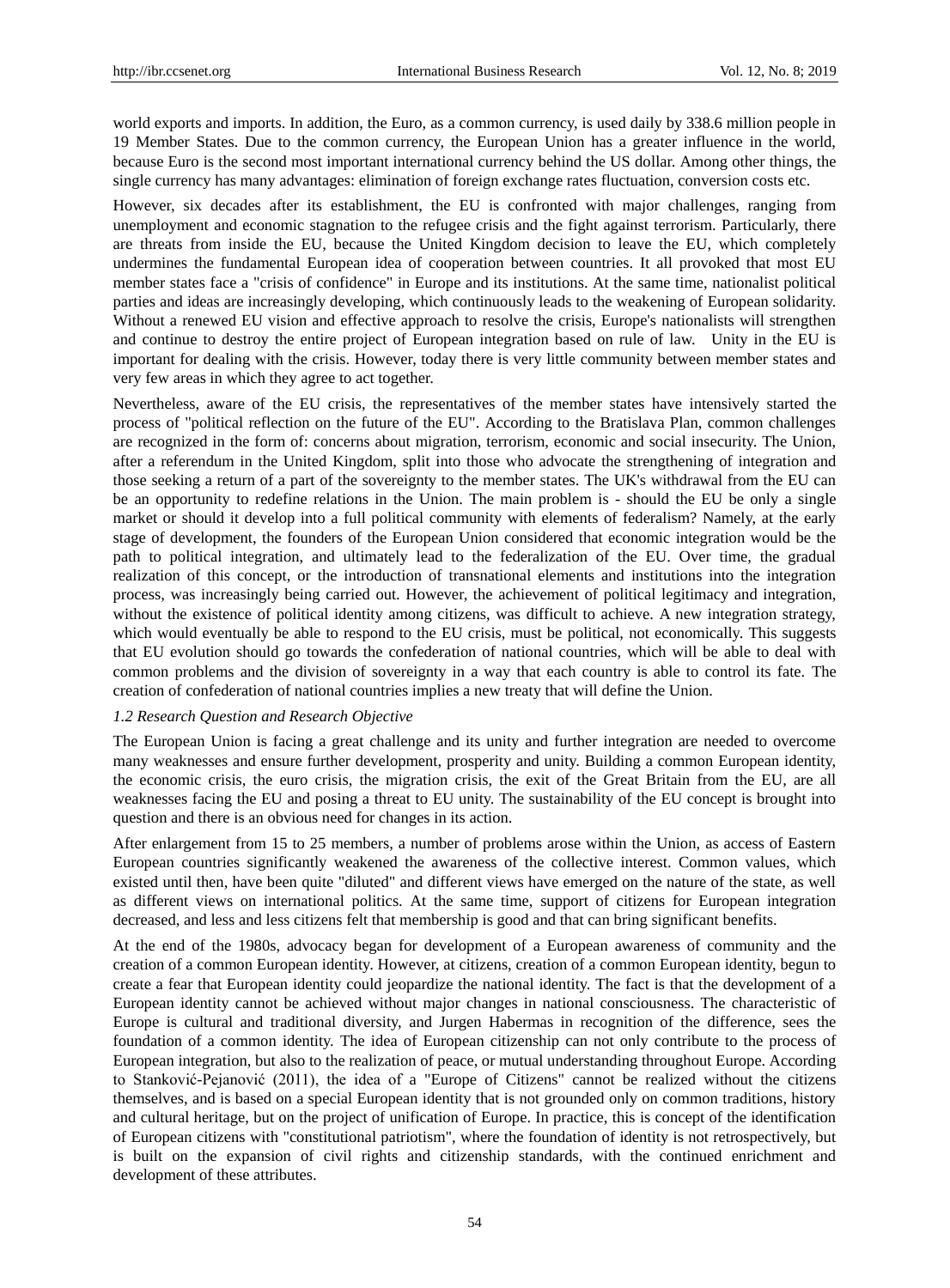Thus, one of the basic problems that need to be solved in the dissertation is to answer the central research question: Is the idea of a united EU in crisis today? The fact is that the EU is an important part of the political, economic, institutional and legal reality of the continent. However, the entire manifestation of Europe depends on the vitality of its fundamental idea, that is, its essence. If this idea disappears among European citizens, it can be an end to the EU. Also, the research that will be conducted in this dissertation will try to give answers to the following research questions:

- 1. How did the process of European integration in the 19th and 20th centuries look like?
- 2. What has affected the decline of support for the current European integration in the EU member states?
- 3. What are the key causes and consequences of the crisis that the EU faces?
- 4. On what way the EU members tried to respond to the challenges?
- 5. Does the EU have mechanisms to uniquely overcome the crisis?
- 6. What are the possible scenarios for the future development of the EU?

Based on the current scientific knowledge about the crisis of EU, the theoretical concept of this research is presented in the following figure.



Source: Authors' Research

Figure 1. The theoretical concept of research

### *1.3 State Hypothesis*

In accordance with the above-defined object and purpose of the research, central research hypothesis is: Causes and consequences of the EU crisis have a significant impact on integration flows and efficient functioning of the Union.

The paper is organized as follows. After the introduction, the first chapter gives a brief overview of important research results, which deal with the issue of crisis of European Union. The second part refers to a methodology of the study, a third of the results and discussion. In concluding remarks, summarized the main findings of the study.

### **2. Literature Review**

## *2.1 Theoretical Framework*

On the basis of previous knowledge or experts experience, and in relation to previous research on this topic, in the theoretical framework we can find a significant number of paper, in which each of the authors has a unique way of contributing to the development of this topic through the publication of scientific articles and studies. Most important authors who contributed to this research are, among others: Samardžić, Dullien, Torreblanca, Janning, Rodrigues, Schmitran, Dabić, and many others. A significant part of their theoretical and empirical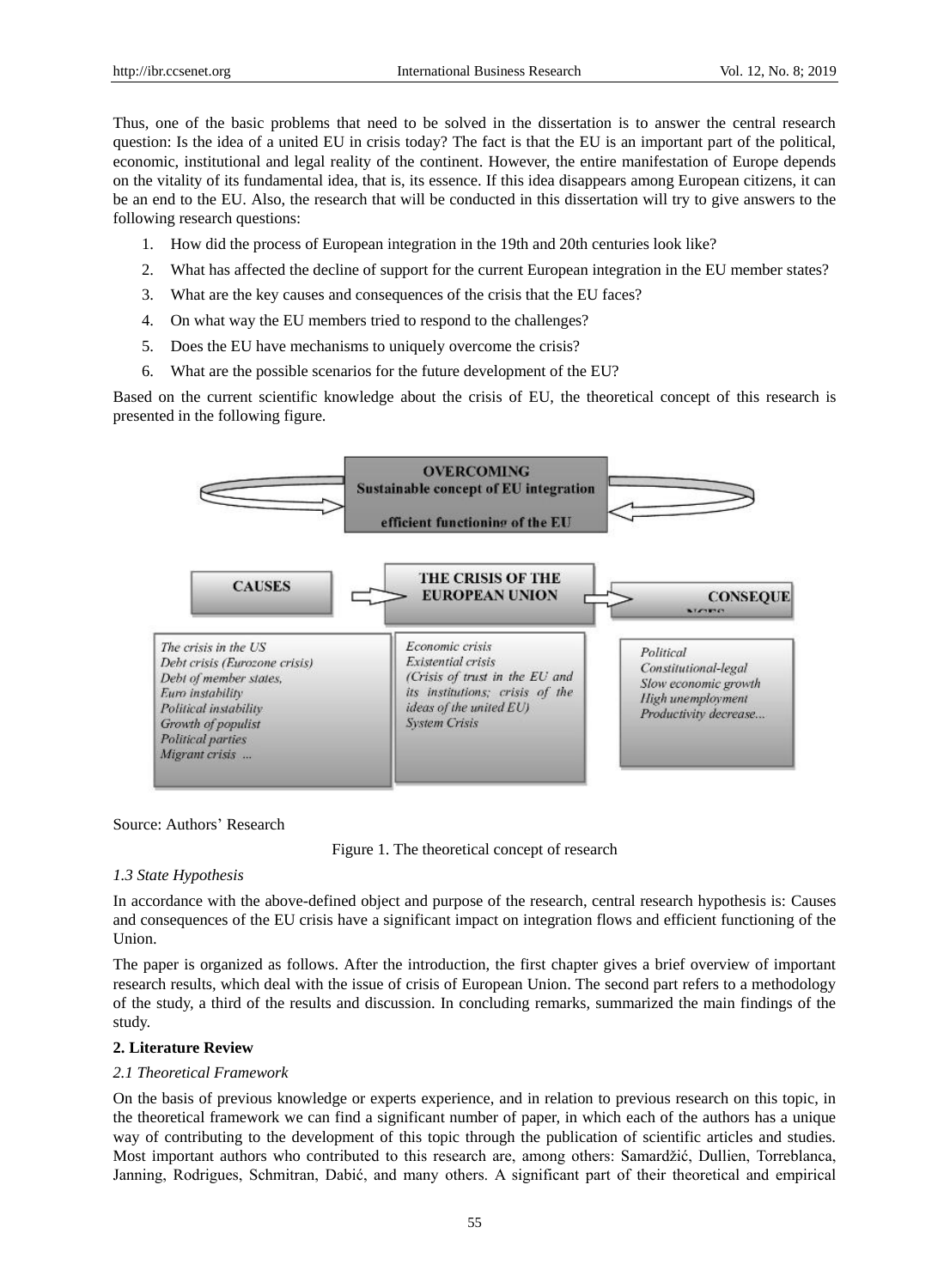research is dedicated to finding answers to questions on the EU crisis and the possibilities of its overcoming.

Samardzic (2016) discusses the research question - why in the development of European integrations the European civil society did not originate. The author emphasizes that through several decades development of systematic integration of a large number of areas of public life has been accomplished, starting from the common market to monetary union, but that the process was not accompanied by adequate social integration. This issue is gaining momentum in today's crisis.

*The Economist Intelligence Unit* (EIU), the analytical group, published a report called Europe at the Shooting Frontier that presented seven key issues that threaten the European Union in economic and political terms that could lead to its breakup. Identified issues are: British referendum, Greek debt, monetary policy, and productivity decline, tensions with Russia, party systems, and migrant crisis.

In the study What Is Political Union Sebastian Dullien and José Ignacio Torreblanca discuss three choices on the type of political union that European leaders must bring (Dullien & Torreblanca, 2012). The first choice is between a limited economic federation aimed at stabilizing the euro and full economic integration that would take traditional national and state tasks such as taxes, social security and redistribution. The second choice is between a federation based on rules with a very small space for innovation and flexibility policies and federations with high discretionary powers and policy instruments. The third choice is between a political system that relies on indirect legitimacy, largely managed through interstate mechanisms, and a political system that relies on instruments of direct legitimacy which empowers the executive powers with supranational institutions such as the European Commission.

The US Congresional Researche Service Report - *The European Union: Current Challenges and Prospects* states that the European Union is currently facing a series of political and economic pressures, such as slow economic growth and high unemployment in many countries, as well as the rise of populist political parties, that cause to the citizens so called "Eurosceptic" feeling. These factors complicate the Union's ability to deal with a multitude of internal and external challenges, including: Greece's debt crisis, migration and refugee crisis, the United Kingdom referendum on EU membership, an increased threat to terrorism, and many other.

Janning (2018) analyses two types of EU cohesion: 1. structural cohesion (which measures links between member countries, such as: trade flows, participation in common policies and geographical proximity to other EU countries) and 2. Individual cohesion (which measures the engagement of EU citizens). His research shows that there has been significant growth in structural cohesion in Eastern and Central European countries, while individual cohesion has grown mostly in the northern EU countries. However, some countries (France, Italy, Croatia and Spain) experienced both individual and structural cohesion.

Furthermore, Rodrigues (2012) states that the Eurozone faces a systemic crisis with far-reaching consequences for the future of economic and monetary union, European integration and Europe. According to the study, the four main scenarios in the future are possible: (1) member States continue to manage the crisis, which can lead to the collapse of the monetary union; (2) the second variation leads to a further establishment which also affects political integration; (3) a specific combination of factors that can lead to a two-tier European Union with a small hard core of member states; (4) a member state may end the monetary union through a fiscal and political union.

*The Solidarity and Strength Study: the future of the EU* recognizes that solidarity and strength become key concepts for the future of the Union. Without solidarity and cohesion, it has no ability to act inside or outside the Union. The debt crisis has shown the need for increased coordination and integration, while at the same time support for the united union with increased solidarity is decreasing. Many citizens are under the impression that a new dimension of European integration involves significantly higher centralization and risk.

Rood (2017) in his research concluded that the EU is going through a very difficult period of its existence, as a result of the crisis of confidence that the Union faces. He explains this in a way that, on the one hand, there is a reduction of trust among citizens and parts of the political establishment in the EU as a sphere of governance, and on the other hand, reduction of trust among citizens in political order of their country.

Critical analysis of five scenarios on the future of Europe is particularly represented in paper of Adler-Nissen (2017). Namely, the author advocates a reformist vision of the EU future, which should begin with a new constitutional process, on the basis at which the EU would be reconstituted as a union, or a special federal constitutional form, embedded in the normative spirit of pluralism.

Schmitran (2016) argues that the model of integration promoted by Jean Monnet in the period after the outbreak of the systemic crisis in 2005 in the European Union showed its contradictory properties. The need for a quick and efficient decision-making system marginalized the European Commission and emphasized the European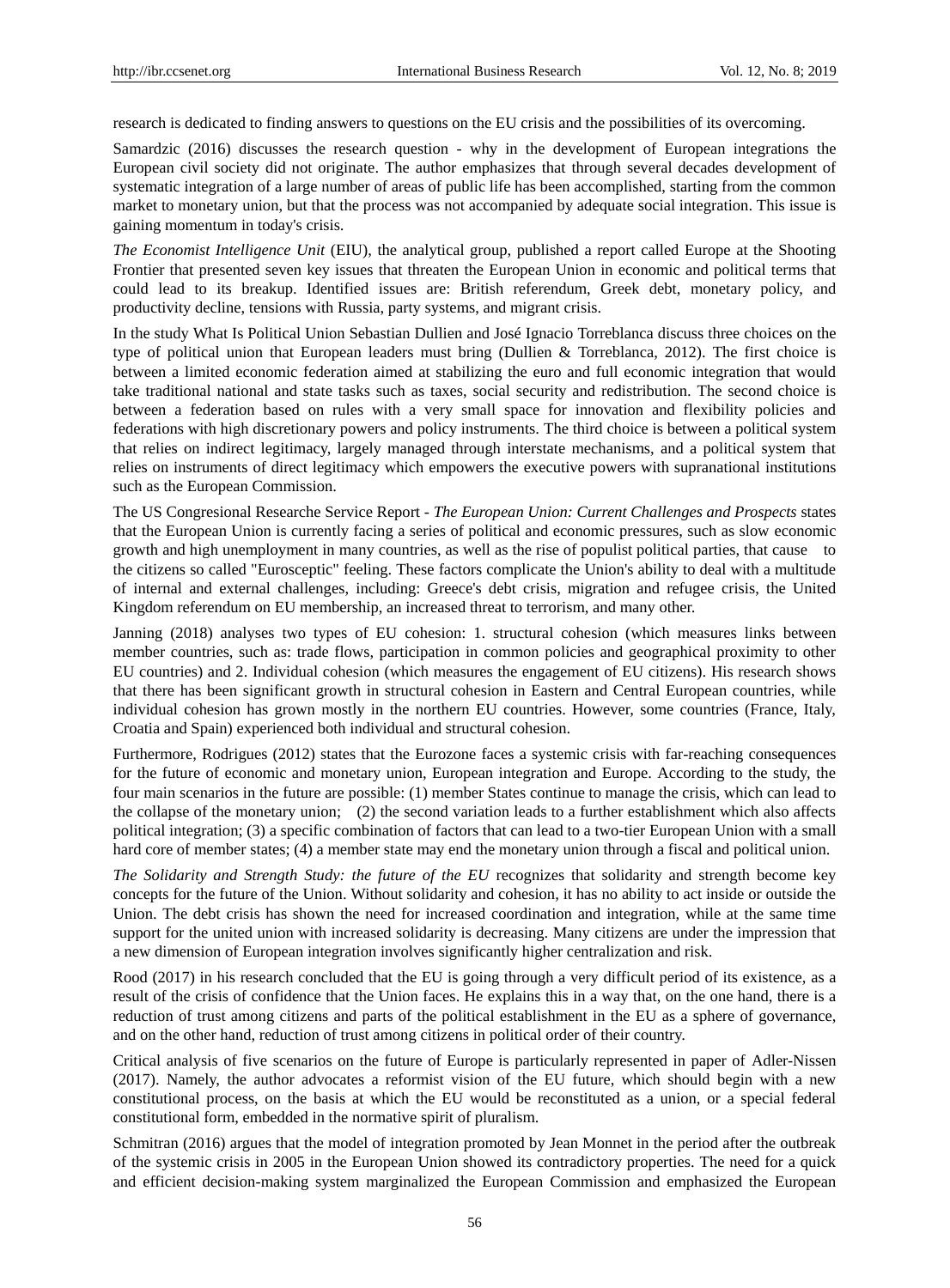Council as a key political institution. The Lisbon Treaty, which came into force on December 1, 2009, further complicated already complex process of policy and decision-making within the European Union. Due to the great disagreement of member states in terms of further development of the Union, differentiated integration is imposed as the future dominant model of integration.

Dabic (2016) state that the crisis sparked discontent, both in terms of legitimacy and the impact of joint European institutions, and required the need for a more serious and far-reaching reform of the governance system of the European Union. It is required that the process of adopting decisions in the Union be made more efficient and more democratic at the same time, which are two political values that are not easy to reconcile and accomplish. In this paper, the view is that the necessary institutional reform at the Union level, to a large extent, hinders the lack of legitimacy for its implementation. The current European elites do not have a clear political vision, nor a solution to undertake measures that the governance system would do to largely democratically responsible citizens.

On the other hand, De Witte & Heritier (2012) states that the economic crisis has erased the progress of European economies achieved in the years before the crisis. Stable economic growth and employment growth that characterized decades before the crisis have disappeared. In conditions of growth and economic prosperity, the asymmetry of the European Union and the Eurozone did not create major problems. However, the economic crisis in the European Union has had a more pronounced intensity and longer duration compared to the US and an unequal intensity for individual member states of the European Union

## **3. Research Methodology**

In the planned research, formulation and systematic processing of scientific facts, in accordance with the framework of certain theoretical and methodological considerations, different methods and techniques of scientific research will be used in the doctoral dissertation. The general methods of scientific research, ie the basic methods of logical and scientific knowledge, as well as their combination, are distinguished and suitable for the subject of the research.

In this context, the following qualitative methods of research will dominate in some parts of the work: basic methods of scientific description, collecting and arranging facts, formulating individual statements, then methods of economic analysis and logical conclusion and understanding. A historical method will be used for theoretical-methodological analysis and evaluation of the observed research problem. When concluding, methods of analysis and synthesis, comparison method, methods of induction and deduction, classification method, and generalization and concretization methods will be applied. A method for a systematic approach (holistic approach) will be used to successfully carry out research as well as to formulate the basic framework for the possible overcoming of the crisis.

# **4. Results and Discussion**

The authors came to the very important results, and this is actually a fact, that the crisis of EU should be viewed as:

- $\checkmark$  Economic crisis (Eurozone debt crisis);
- $\checkmark$  Existential crisis (a crisis of confidence in the EU and its institutions, a crisis of the idea of a united EU);
- $\checkmark$  System Crisis

Followed by an explanation for each item individually:

The economic crisis that spilled over into the European Union from the US in 2008 confirmed what was already apparent, after the failed referendum and the failure to implement the Treaty on the Constitution for Europe, that the Union entered a new phase of integration, the phase of the crisis. The economic crisis has also revealed fundamental weaknesses and new challenges, as well as the need to further strengthen integration processes. Weakening and crises of the euro as a currency caused a justifiable concern about the future of the Euro as a single currency. Over time, the Euro has become a source of tension and a threat to a united EU. It is believed that the crisis in the Eurozone has revealed deep political disagreements and different visions on the future of the EU, with politicians much louder in attitudes what they don't want, instead of concrete proposals to get out of the crisis. A special threat to the EU is further fragmentation between individual countries and regions, and an increasingly divisive division to the north and south. This division of the rich north and the poor South is even more dangerous, since it begins to receive the outlines of two opposing paradigms. The first one comes from the north and says that they are guilty themselves because of spending more than they should and that now they have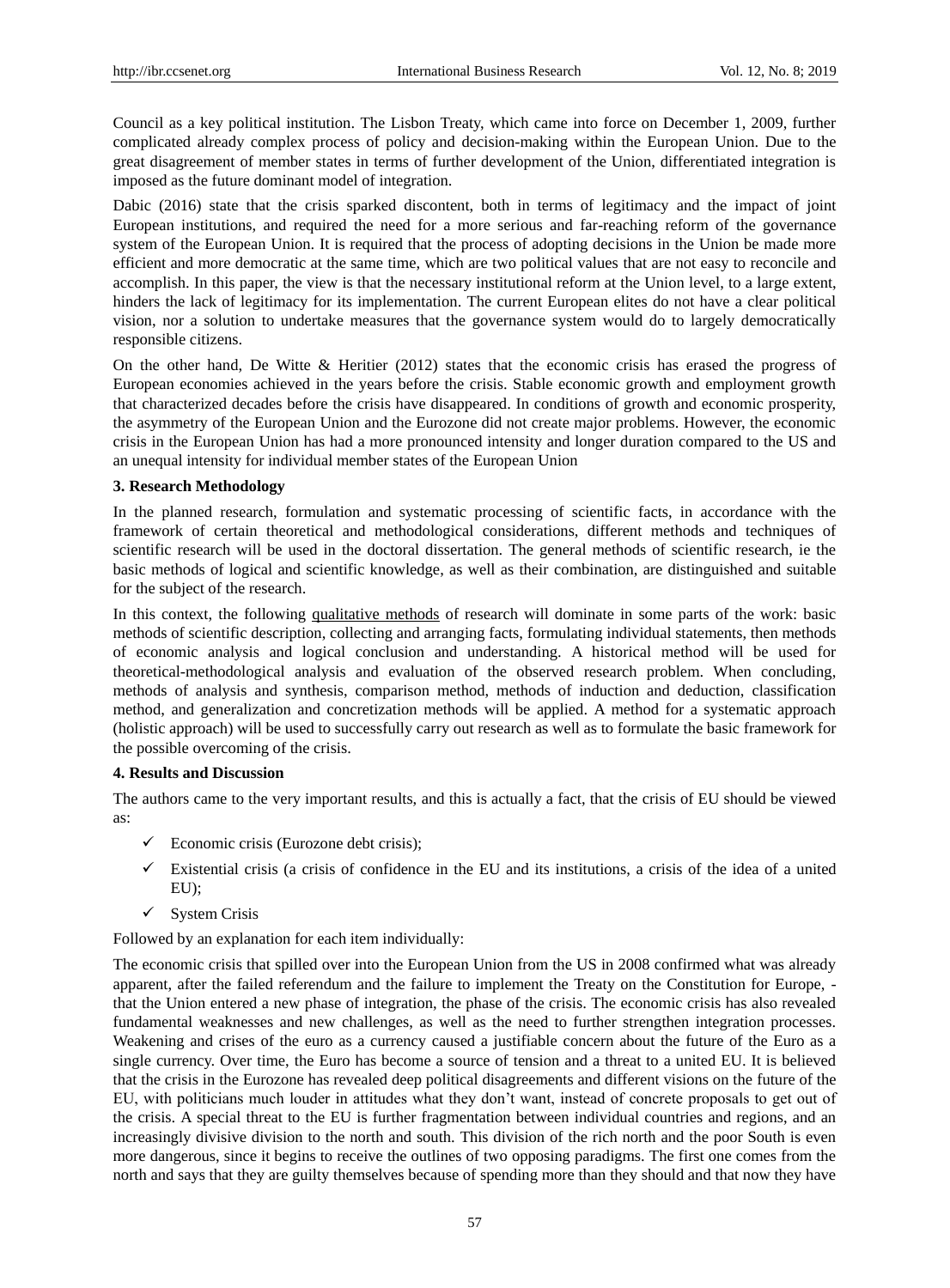to pay the price themselves through horrible unemployment rates, stagnation, decline in GDP and unprecedented austerity measures. The second one comes from the so-called. PIGS' countries, which ultimately demand that spending in the past should be divided according to the economic strength of the member states.

The crisis facing the EU is primarily defined as an existential crisis, or a crisis of the idea of a unified Union. Within the Union, today many factions are evident, deeply divided, far from the vision of their founder, and there is an insufficient communion among member states. EU citizens feel less and less unity, solidarity and belonging, and are increasingly moving away from the idea of a united Union. Also, there is a high degree of dissatisfaction among European citizens, due to erosion of social rights, large social differences between individual member states, as well as within the countries themselves. The crisis in the EU, in fact, runs from the collapse of the European Constitution. At a time when it seemed that after Lisbon Treaty from 2007 will come a stabilization period, a new crisis emerged linked to the economic problems that more than half of the Union's members faced. Combating the consequences of the crisis has spawned a series of political and constitutional-legal effects on the EU's fiscal consolidation. On the other hand, there is an increasing rise in euro scepticism in a large number of countries, especially those countries affected by the crisis. It is particularly growing in the United Kingdom, where, due to the will of citizens, the Lisbon Treaty clauses will be applied, by which the possibility of a country leaving the EU is introduced. The other side of such a federalization of Europe is the growth of regional entities - Catalonia, Scotland, Moravia and others. Regions increasingly show the desire to function as independent political subjects, with as much independence of countries. The referendum for the United Kingdom's withdrawal from the Union also significantly disrupted European unity and deepened the crisis, creating the possibility of the so-called "domino-effect" between other EU members. At present, the Union faces the largest uncontrolled migration flow, and the main migration flows are directed towards highly developed countries and areas of the EU. Furthermore, it is surrounded by geopolitical conditions in which it is unable to cope, or that its member states act uniquely, with migrants that cannot integrate, an increasing danger of terrorism, but an unwanted need for growth, development and competitiveness. Today's Union functions in conditions in which every day in which it deals with itself means the loss of a step with innovation and investment, in which other economic (and military) forces are very successful.

The Eurozone also faces a systemic crisis, with far-reaching consequences for the future of economic and monetary union, European integration and Europe. The systemic crisis has shown that the existing model of integration is inadequate. In other words, the need for a quick and inefficient decision-making system marginalized the European Commission and emphasized the European Council as a key political institution. The Lisbon Treaty, which came into force on December 1, 2009, further complicated the already complex policy process and decision-making within the EU. Due to the great misunderstanding of the member states in terms of the development of the Union, differentiated integration is imposed as the future dominant model of integration in resolving the systematic crisis.

## **5. Conclusion and Recommendations**

The European Union has gone through a difficult and long way of integration, and the motives for integration have been the evolution of Europe into an integrated, single market that will enable to faster economic development and establish lasting peace and stability. However, this idea of a united EU is in crisis today.

Solidarity and cohesion, as key principles in the functioning of the EU, can and should be important principles in overcoming the current crisis. European countries must become aware of the importance of co-operation and solidarity, and jointly develop a vision for development in the future. EU members need unity and integration in order to overcome the existing numerous weaknesses and ensure prosperity. If the EU wants to survive, it needs to overcome numerous challenges, create a common vision and define a new concept based on European values. For the future progress of the Union, fundamental changes are needed, in which consensus is needed between the member states that will continue the process of transforming the European system of countries into the ever stronger nations of the people. Various ideas have been revived to transform the institutional and contractual framework of the Union (eg "Europe in higher speeds"), but it is more prominent that as a model for a potential solution of the crisis is more and more cite as need for federalization, ie introduction of a higher level of integration of tax and financial systems, at the same time, and higher level of political integration. This argument is based on the fact that some countries have shown incompetence and incompatibility from the aspect of controlling financial transactions. There is also discussion for change of Treaty framework, where only Germany as the economically most stable and politically strongest force would stand out in the foreground, in an effort to adapt the entire economic space to its needs.According to European Commission President Jean-Claude Juncker: "*Solidarity is a glue that the Union is holding together."*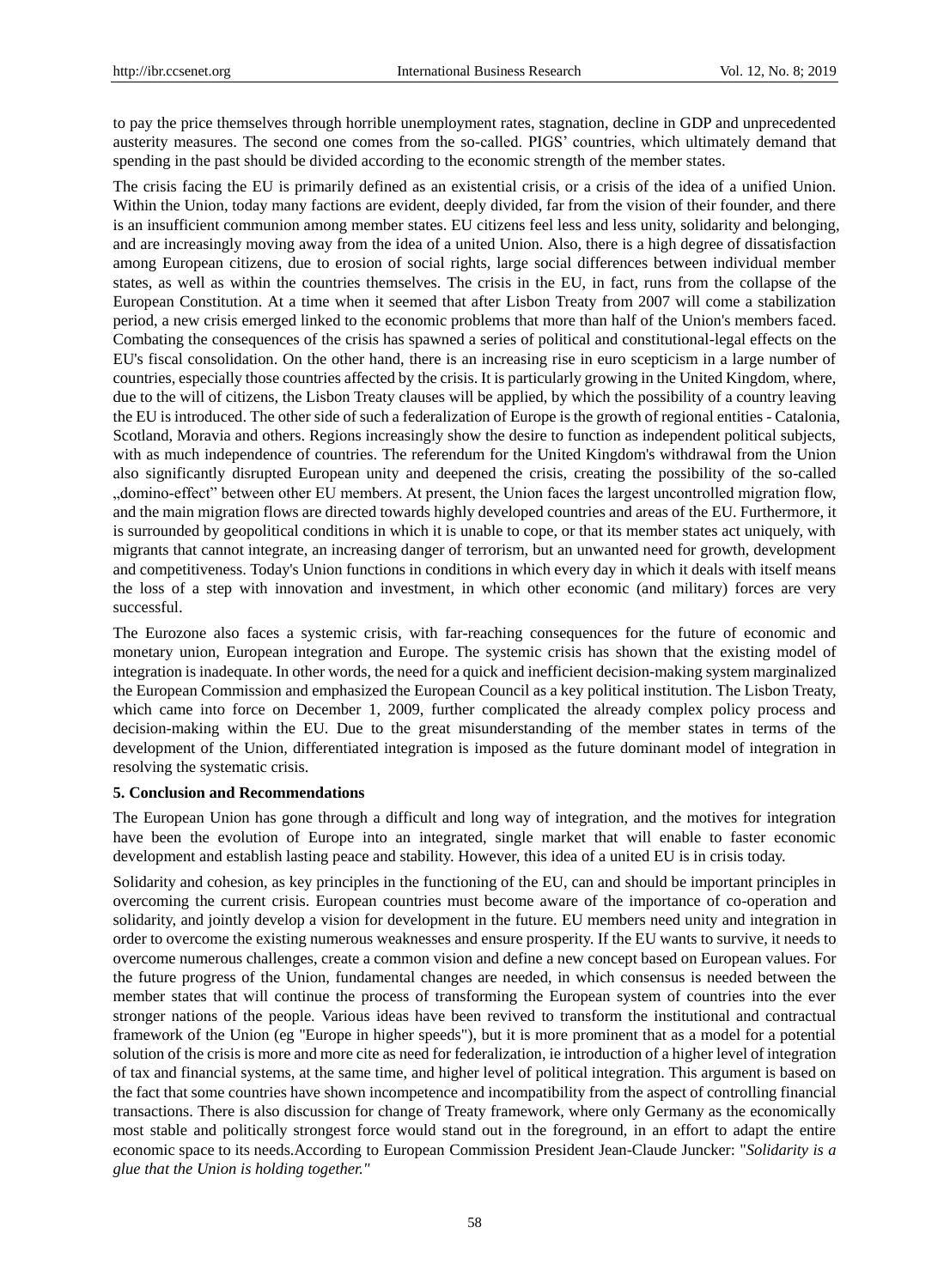Today, the member states of the Union no longer advocate a European project, but national programs, and in order to continue to function successfully, the European Union needs a clear vision in which European values will again occupy a central place. It is necessary to forget the rivalry between jurisdictions and institutions, and work on strengthening unity and communion.

The existential crisis with which the European Union faces is a crisis of the idea of a united European Union. European Commission President Jean-Claude Juncker, in his speech on the state of the Union, said in September 2016 "*European Union, at least, is in an existential crisis. Never before has such a division and so little community in the Union been seen. It is important to make an important decision - to get into a collective depression? Is it allowed to let the Union collapse before the eyes?*

In the past six decades, integration has been progressed continuously, but it is wrong to conclude that during that period there were no interference or obstacles. The history of European integrations is the history of crises and their retaliation by finding new solutions and a new commitment to integration pillars. If the European Union wants to survive it is necessary to overcome the many challenges, create a common vision and define a new concept of the European Union that will rest on European values. For future progress, full and essential changes are needed, for which the widest possible consensus among member states is to be achieved, which will continue the process of transforming the European system of states into an ever stronger union of nations.

The European structural weaknesses are completely abolished. Hence, enhanced co-operation of economic policies in the euro zone should ensure a successful global exit from crisis (of idea) of the European Union. The European Union must react in the near future in order to avoid its decay.

In this regard, we can draw a few points from the current situation:

- 28 EU member states are extremely interdependent. In simple terms this means that, the crisis has highlighted the close links and spill-over between national economies, especially in the euro area. Reforms, or lack of it, in one country affect the impact of all others, as the recent events have proved. The crisis and serious restrictions on public spending have made it difficult for some member states to invest in the basic infrastructure needs in areas such as transport and energy, not only to develop their own economies but also to help them fully participate in the internal market. Therefore, coordination within the EU should be crucial. In fact, the last ten years of events in the EU have only shown and proved that no country alone can effectively respond to the challenges.
- $\checkmark$  The EU will influence decisions regarding global policy only if it acts with common forces. Stronger outward presentation must be associated with stronger internal coordination.
- $\checkmark$  Europe has left a clear but difficult choice or to face with immediate challenge of recovery and long-term challenges - globalization, resource constraints, aging - to compensate for recent losses, regain competitiveness, boost productivity and put the EU on the road to progress ("sustainable recovery"). Or to continue in a slow and largely uncoordinated rhythm with reforms, and thus risk ending with a permanent loss of wealth, a slow growth rate ("bad recovery") that can lead to high rates of unemployment and social misery and a relative fall in the world scene (" lost decade ").

#### **References**

- Adler-Nissen, R, Galpin, C., Rosamond, B. (2017). Performing Brexit: How a post-Brexit world is imagined outside the United Kingdom, *The British Journal of Politics and International Relations*, *19*(3), 13
- Dabić, D. (2016). *Mogućnost upravljanja institucionalnom krizom EU*, Informacioni centar EU, Beograd, pp.18
- De Witte, B., & Heritier, A. (2012). *the Euro Crisis and the State of European Democracy*, the European Union Democracy Observatory, Italy, pp. 7.
- Dedman, M. J. (2001). *the Origins and Development of the European Union 1945–95* (A History of European Integration), Taylor & Francis e-Library, pp. 4-8.
- Dinan, D. (2010). *Mijenjanje Evrope - Istorija EU*, Službeni glasnik Beograd, pp. 6.
- Dullien, S., & Torreblanca, J. I. (2012). What is political union?, *The European Council on Foreign Relations* (ECFR), pp. 5-6.

Europe stretched to the limit. Retrieved from [https://www.eiu.com/public/topical\\_report.aspx?campaignid=EUFuture,](https://www.eiu.com/public/topical_report.aspx?campaignid=EUFuture) mart 2019.

Janning, J. (2018). Crisis and cohesion in the EU: A ten-year review, *European Council on Foreign Relations (ECFR)*, United Kingdom, pp. 11-12.